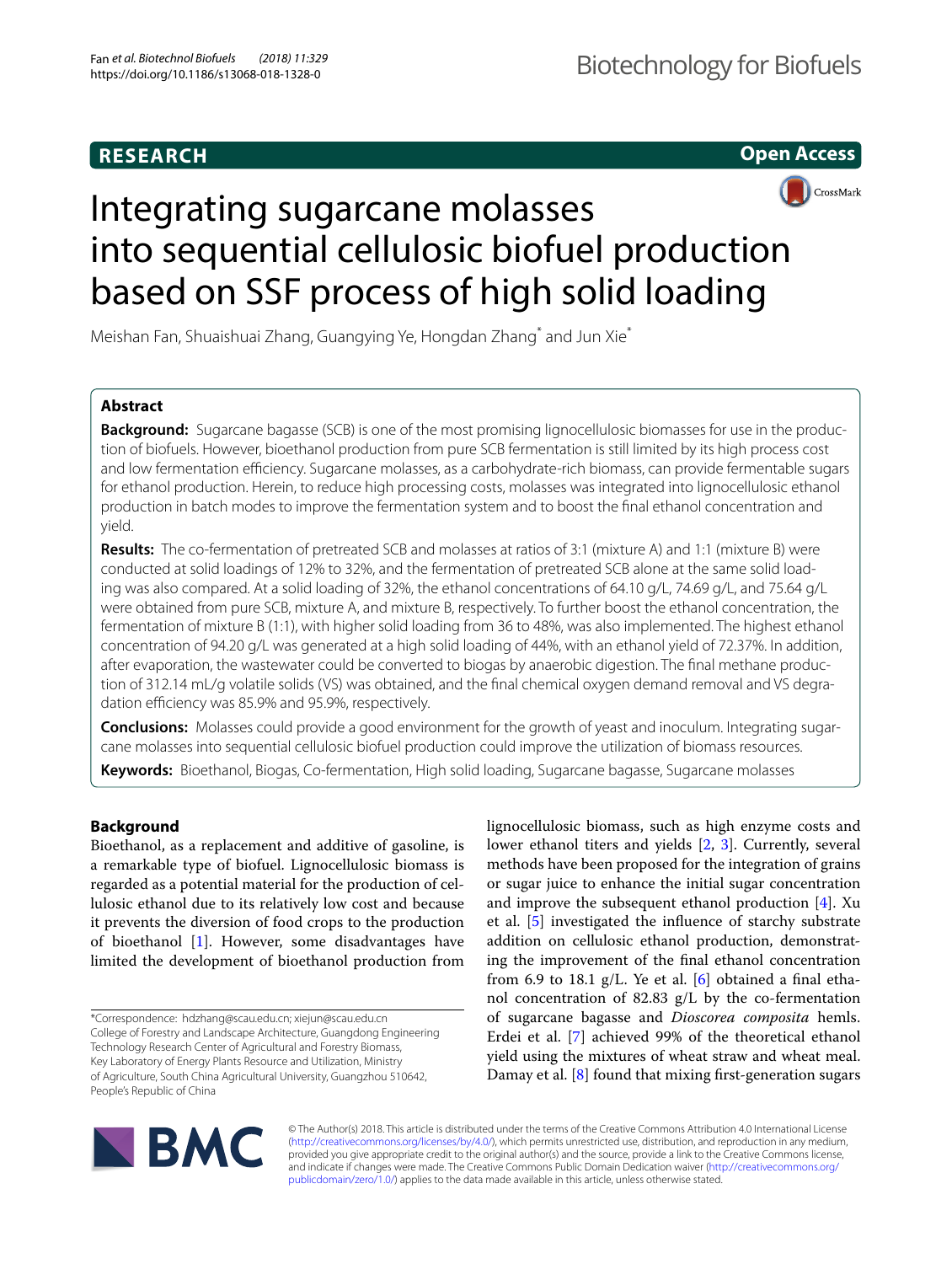and second-generation sugars could eliminate the efect of pretreatment inhibitors in the fermentation process to obtain ethanol yields of greater than 90%. Though signifcant advances have been made in improving ethanol production, a comprehensive understanding of the cofermentation of sugarcane bagasse (SCB) and sugarcane molasses at diferent solid loadings remains unclear.

Sugarcane is the most important sugar crop in the tropical regions of the world, and it is widely planted in southern China [[6](#page-7-5)]. SCB and molasses are both by-products of the cane sugar production. In China, approximately 36 million tons of sugarcane bagasse and 4 million tons of molasses are produced every year during sugar processing [\[9](#page-7-8)]. SCB, as the fbrous substance produced after juice extraction from sugarcane, has the characteristics of avoiding feedstock handling, being easy to collect and can be used directly in the sugar mill (i.e., no transportation costs)  $[10]$  $[10]$ . Due to the high cellulose contents of SCB, it is an attractive substrate for ethanol production. Molasses, containing a high concentration of fermentable sugars, is the noncrystallizable residue left after sugar crystallization from cane juice. It is usually used in alcohol distilleries without the steps of pretreatment and saccharifcation [\[11,](#page-7-10) [12\]](#page-7-11). Since SCB and molasses are produced at the same time in sugar production, co-fermentation of SCB and molasses as complementary materials would achieve the comprehensive economic benefts of sugarcane/sugar industry and gain higher resource utilization.

Due to the intact structure of sugarcane bagasse, pretreatment is conducted to efectively remove lignin and hemicellulose, disrupt the cellulose crystallinity, and increase the porosity of the biomass [\[13](#page-7-12), [14](#page-7-13)]. Recently, various pretreatments have been proposed to separate the lignin and hemicelluloses from the lignocellulosic biomass, such as using acid, alkaline, steam explosion, wet oxidation, and organosolv techniques [\[15](#page-7-14)]. Compared with the other pretreatment methods, alkali pretreatment is more favorable because of its simple device, convenient operation, low cost, and high efficiency  $[13]$  $[13]$ . After alkali pretreatment, the contents of glucan and xylan in SCB were found to be increased due to delignifcation, making cellulose and hemicellulose available for the enzymatic degradation and resulting in an increase of sugar yield during the enzymatic saccharifcation [\[16](#page-7-15)]. Mcintosh et al. [\[17\]](#page-7-16) observed a high rate of enzymatic saccharifcation and a high ethanol yield when using dilute alkaline pretreated wheat and sorghum straw as substrates.

Simultaneous saccharifcation and fermentation (SSF) is able to rapidly convert sugars into ethanol as soon as the saccharifcation of lignocellulosic biomass begins,

which would relieve the inhibitory effect of high sugar contents on saccharomycetes [[18](#page-7-17)]. Moreover, SSF has been extensively applied, because it can reduce the cost of equipment capital and the risk of contamination, as well as shorten the processing time compared with separate hydrolysis and fermentation (SHF) [\[19\]](#page-7-18).

In general, the amount of biomass loadings is increased to meet a minimum economical ethanol distillation of 40  $g/L$  [\[3](#page-7-2)]. A high biomass loading could enhance fermentable sugars and reduce the economic cost of ethanol distillation. However, it was shown that the ethanol yield decreased when the biomass loading was greater than  $15\%$  (w/w) [[20\]](#page-7-19). In addition, high solid loadings mean that there is a large amount of biomass for fermentation, which increases the mixing diffculty and power consumption of stirred tank reactors [[21](#page-7-20), [22\]](#page-7-21). Furthermore, the concentration of byproducts (such as glycerol, lactic acid, and acetic acid) increases as the increment of biomass loading. These inhibitors have a negative impact on the fermenting microorganism [[23\]](#page-7-22). It remains a challenge for the cellulosic ethanol production to achieve a high fnal ethanol concentration due to the difficulty of applying a high solid loading process in SSF in batch-mode reactions [[24](#page-7-23)]. Hence, co-fermentation of mixed substrates would be a promising approach that could increase fermentable sugar concentrations and consequently result in a high fnal ethanol titer [\[25\]](#page-7-24).

After the fermentation, the ethanol is collected and the residues in the stillage can be incinerated to produce steam or converted into animal feed. However, these methods cannot efficiently meet the requirements of sustainable manner  $[26]$  $[26]$  $[26]$ . It has been reported that stillage production is 10–20 times more than the volume of ethanol production  $[27]$  $[27]$ . Therefore, it is necessary to develop an environmentally friendly method for the utilization of stillage waste. Recently, anaerobic digestion has been recognized as an efective and feasible method to economically use the stillage  $[28]$  $[28]$  $[28]$ . The biogas produced from ethanol fermentation residues could be converted to another type of biofuel, which could provide renewable energy and reduce environmental pollution problems [[29,](#page-7-28) [30\]](#page-7-29).

In this research, compared with only pretreated SCB fermentation, two ratios of alkali-pretreated SCB and molasses were used to evaluate their infuence on ethanol concentrations and yields during the SSF process. Furthermore, higher solid loadings of mixtures of pretreated SCB and molasses, with a ratio of 1:1, were investigated to help increase the ethanol concentration and to obtain a suitable conversion rate. In addition, the stillage was sequentially digested for biogas production to achieve a comprehensive biomass utilization.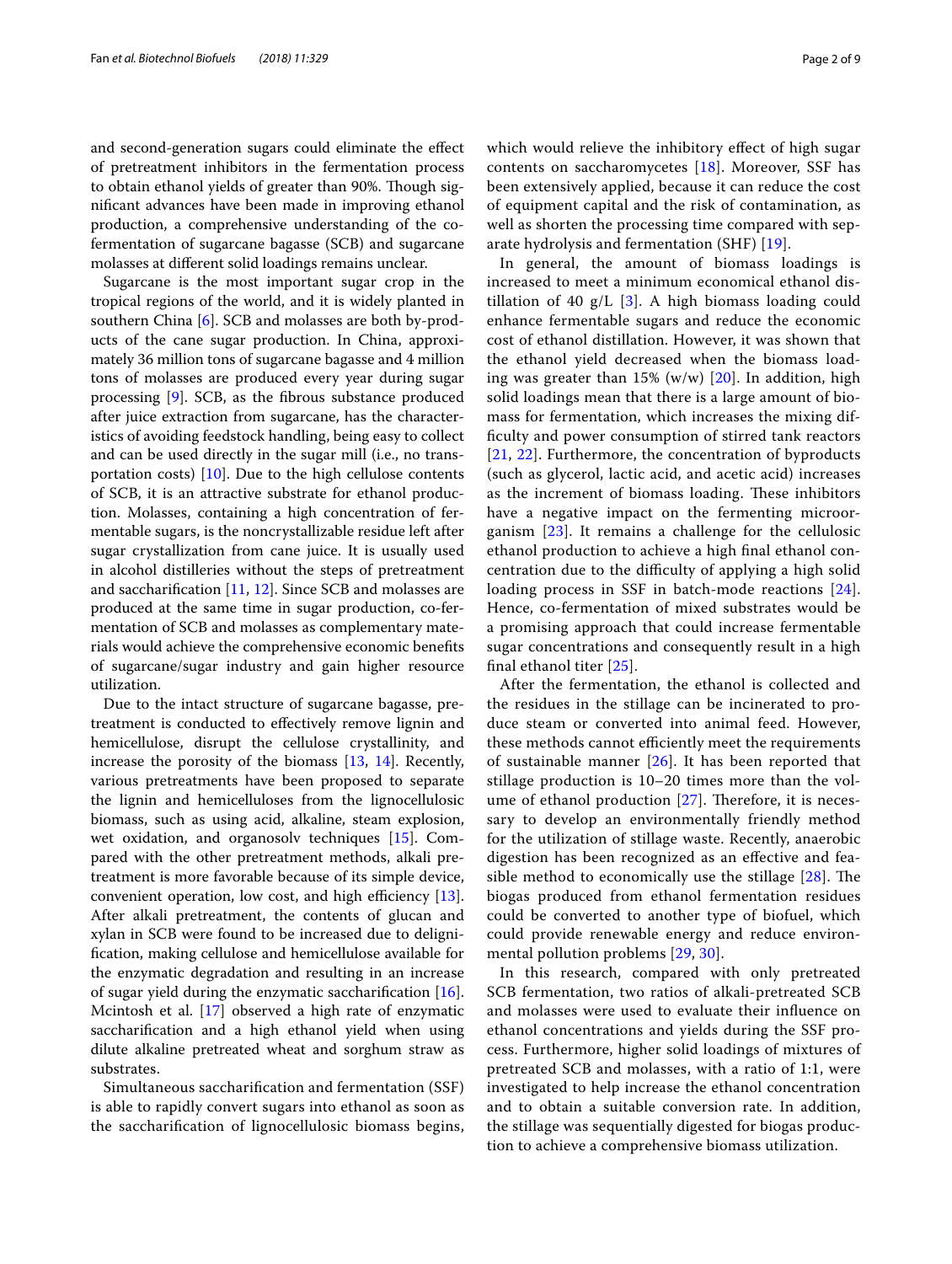# **Results and discussion**

## **Chemical analysis of materials**

As shown in Table [1](#page-2-0), the molasses contained 9% of fructose, 6% of glucose, and 23% of sucrose  $(w/w)$ . The chemical composition of raw SCB used in this experiment contained 38.43% cellulose, 24.30% xylan, 25.98% Klason lignin, and 6.14% acid soluble lignin (ASL). After alkali pretreatment, the composition of SCB was signifcantly altered, with a solid yield of 82.2%. The loss of solids was ascribed to the degradation of lignin. Owing to the delignifcation, the content of cellulose and xylan increased to 53.01% and 29.36%, respectively. The Klason lignin and ASL contents were decreased to 10.05% and 4.01%, respectively, which was in accordance with the results of decreased solid yields. Delignifcation provided a greater cellulose content of substrates available for enzymatic hydrolysis and improved the efficiency at high solid loadings [[6\]](#page-7-5).

## **The fermentation of pure pretreated SCB**

It is known to us that SCB is an excellent lignocellulosic biomass for ethanol production thanks to its relatively low lignin content and high cellulose content when using appropriate pretreatments [[31](#page-7-30)]. Figure [1](#page-2-1) depicts the ethanol concentration under diferent solid loadings, from 12 to 32%  $(w/v)$ , as the fermentation time was extended during SSF. As shown, the ethanol concentration rapidly increased in the frst 24 h owing to the high saccharifcation of the lignocellulosic biomass [[32](#page-7-31)]. For the low loading of 12% to 20%, the concentration rose slightly and stabilized after 72 h. However, for the high loading of 24% to 32%, as the hydrolysis time was extended from 24 to 48 h, a very slow fermentation rate of less than  $0.2$  g/L/h was observed. This phenomenon could be due to the limitations of mass transfer or inhibition from the accumulated byproducts at high solid loadings  $[33]$  $[33]$  $[33]$ . Though the fermentation rate was low, the ethanol concentration increased gradually as the fermentation time was prolonged. The final ethanol concentration reached 27.69 g/L, 33.37 g/L, 43.67 g/L, 54.76 g/L, 61.52 g/L, and 62.01 g/L, as the solid loading

<span id="page-2-0"></span>**Table 1 Chemical composition of the raw and pretreated SCB**

increased from 12 to 32%. The maximum ethanol concentration (62.01 g/L) was achieved at a loading of 32%, with an ethanol yield of 64.1%, whereas a higher ethanol yield of 75.67% was obtained at a loading of 12%. These results suggest that fermentable yields decreased with the increase of biomass loading.

All ethanol concentrations of high-gravity fermentation reached the commercial production titers  $(>40 \text{ g/L})$  except for the loadings of 12% and 16%. However, the saccharifcation and fermentation of lignocellulosic biomass required a longer time (120 h), and the liquidity of the reactant was limited by high substrate loadings, which increased the cost and reduced the economic efficiency  $[34]$  $[34]$ . Hence, it is unreasonable to generate higher ethanol concentrations by increasing only the solid loadings of pretreated SCB. Meanwhile, the fermentation of pretreated SCB alone would not be benefcial for yeast growth due to the lack of necessary nutrients. Hence, it is necessary to integrate substrates containing nutrient contents and high concentrations of sugars into the SCB ethanol fermentation process, thereby improving the ethanol concentration and yield [[5](#page-7-4)].

<span id="page-2-1"></span>

| Materials      | Cellulose<br>$O_0$ db | Xylan<br>$0/2$ db | Klason lignin<br>$\alpha_0$ db | ASL<br>$\alpha_0$ db | Fructose<br>o <sub>/o</sub> wb | Glucose<br>o <sub>/o</sub> wb | Sucrose<br>o <sub>/o</sub> wb | Solid yield<br>$\%$          |
|----------------|-----------------------|-------------------|--------------------------------|----------------------|--------------------------------|-------------------------------|-------------------------------|------------------------------|
| Molasses       |                       |                   |                                |                      | $9 + 0.4$                      | 6 ± 0.2                       | $23 + 0.7$                    | $30.61 \pm 0.1^{\text{wb}}$  |
| Untreated SCB  | $38.43 + 0.50$        | $24.3 \pm 0.22$   | $25.98 + 0.14$                 | $6.14 \pm 0.41$      |                                |                               |                               |                              |
| Pretreated SCB | $53.01 + 0.70$        | $29.36 \pm 0.30$  | $10.05 \pm 0.05$               | $4.01 \pm 0.03$      |                                |                               |                               | 84.1 $\pm$ 0.5 <sup>db</sup> |

*ASL* acid soluble lignin

db : means dry basis

wb : means wet basis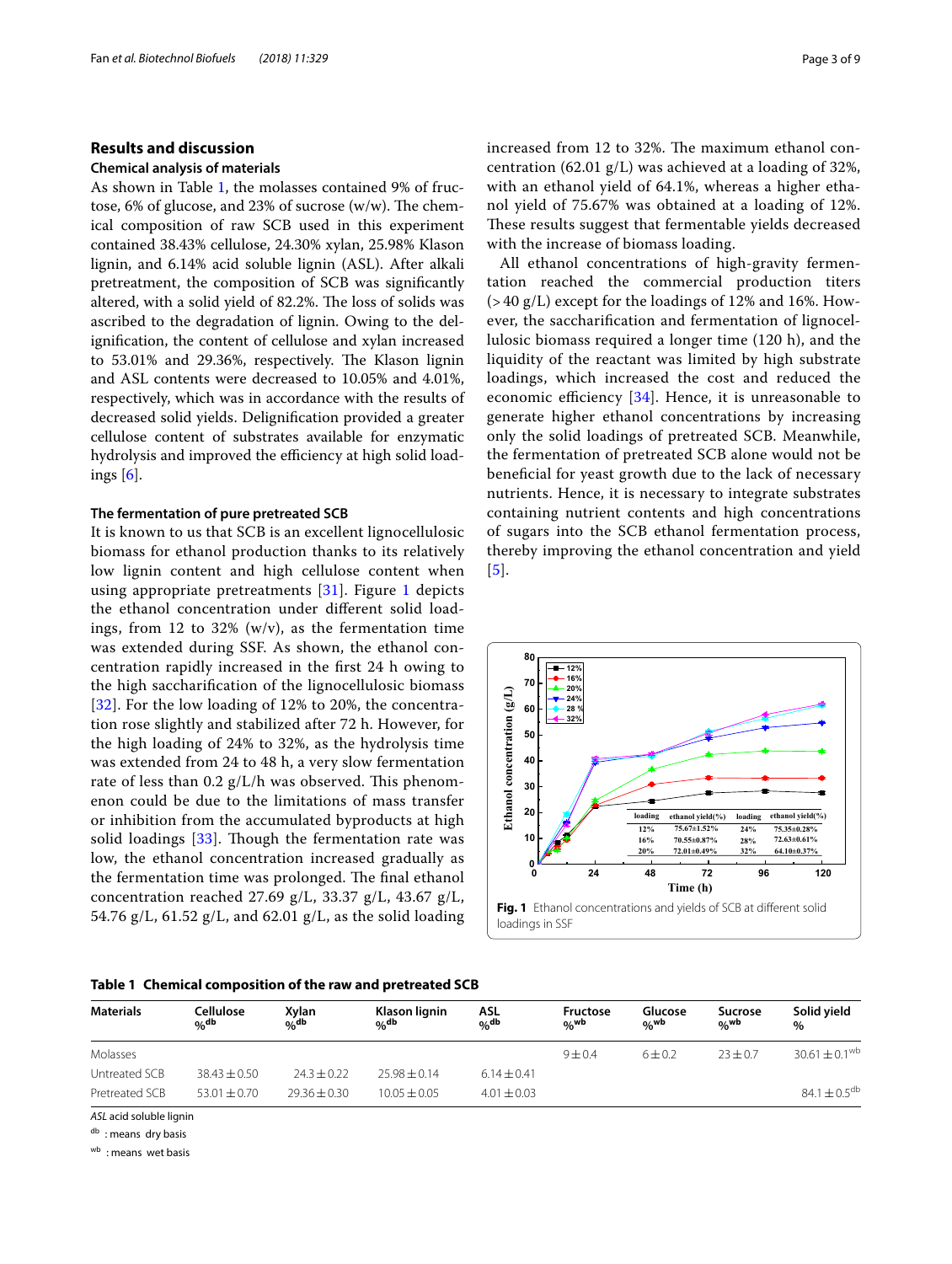## **The co‑fermentation of pretreated SCB and molasses**

Molasses contains a high content of fermentable sugars and other nutrients, which are benefcial to yeast growth and ethanol production  $[11]$  $[11]$ . Therefore, the addition of molasses to SCB ethanol production may enhance the resulting ethanol concentration. In this study, molasses was frst co-fermented with pretreated SCB at a ratio of 1:3 (mixture A) with various solid loadings of 12%, 16%, 20%, 24%, 28%, and 32%, and the results are presented in Fig. [2](#page-3-0)a. With the existing of fermentable sugar in molasses, signifcant diferences of fermentation rates in the frst 12 h could be observed between the pretreated SCB alone and mixture A  $(p<0.05)$ . The fermentation rates of mixtures A in the frst 12 h were higher (1.39–2.61 g/L/h) than those of those pretreated SCB  $(0.78-1.61 \text{ g/L/h})$ . Furthermore, the ethanol concentration of mixtures A increased sharply from 0 to 24 h, and then rose steadily until it reached the highest value. When the solid loading was increased from 12 to 24%, the ethanol concentration did not present distinctive diferences after 48 h. However, for substrates fermented at loadings of 28% or 32%, the ethanol concentration displayed diferent increased over time but increased gradually until 120 h. When the



ratios of molasses and pretreated SCB were 1:3 (mixtures A), the liquidity of the system was not improved, and it remained difficult to effectively saccharify and ferment SCB at an increasing solid loadings in batch mode. To further increase the ethanol yield, more molasses was added to the pretreated SCB, with a ratio of 1:1 (mixtures B). Mixtures B had a similar variation tendency as did mixtures A in the frst 24 h (Fig. [2b](#page-3-0)). In the frst 12 h of SSF, there was a better fermentation rate when more molasses was added, with an ethanol productivity of 1.78–3.19 g/L/h, than was seen for mixtures A and pretreated SCB. The higher ethanol yield of mixtures B in the frst 12 h of SSF can be explained by its higher fermentable sugars content, which was provided by molasses in the fermentation broth. For mixtures B, when the solid loading was increased from 12 to 24%, the ethanol concentration stabilized after 24 h; even with loadings of 28% and 32%, the rate of fermentation slowed from 48 to 72 h, indicating that most of the released fermentable sugars were converted to ethanol.

As expected, the addition of molasses can markedly improve the liquidity of the system and shorten the fermentation process. The maximum ethanol concentration of mixtures A and B was  $71.54$  g/L and  $71.72$  g/L, with ethanol yields of 74.69% and 75.64%, respectively, which were higher than those of the pretreated SCB (62.01 g/L, 64.1%). These results are attributed to the good growth environment of the mixed substrates and the high hydrolysis rate of cellulase in a relative low loading of lignocellulosic substrates [[7](#page-7-6)]. It was concluded that mixture B (1:1) was optimal and worthy of further research regarding a higher solid content to further boost the ethanol concentration in batch mode, which is described in the next section.

# **The co‑fermentation of pretreated SCB and molasses at high solid loadings in batch mode**

<span id="page-3-0"></span>The co-fermentation of pretreated SCB and molasses was carried out at a ratio of 1:1 at high solid loadings of 36%, 40%, 44%, and 48%. The results are displayed in Fig.  $3$ . The increasing trends of ethanol concentration were nearly the same as that of mixtures A and mixtures B at 12% to 32% solid loading (Fig. [2](#page-3-0)). A rapid increase was observed in the frst fermentation of 24 h, and almost the equal quantities of ethanol concentration were acquired. Thereafter, the ethanol concentration increased gradually, reaching 84.75 g/L and 87.66 g/L with solid loadings of 36% and 40%, respectively. The highest final ethanol concentration (94.20 g/L) was achieved at a solid loading of 44%, with an ethanol yield of 72.37%. At the solid loading of 48%, an ethanol concentration of only 92.37  $g/L$  was obtained. The final ethanol yields after 120 h were 79.49%, 74.04%, 72.37%, and 65.07% for 36%,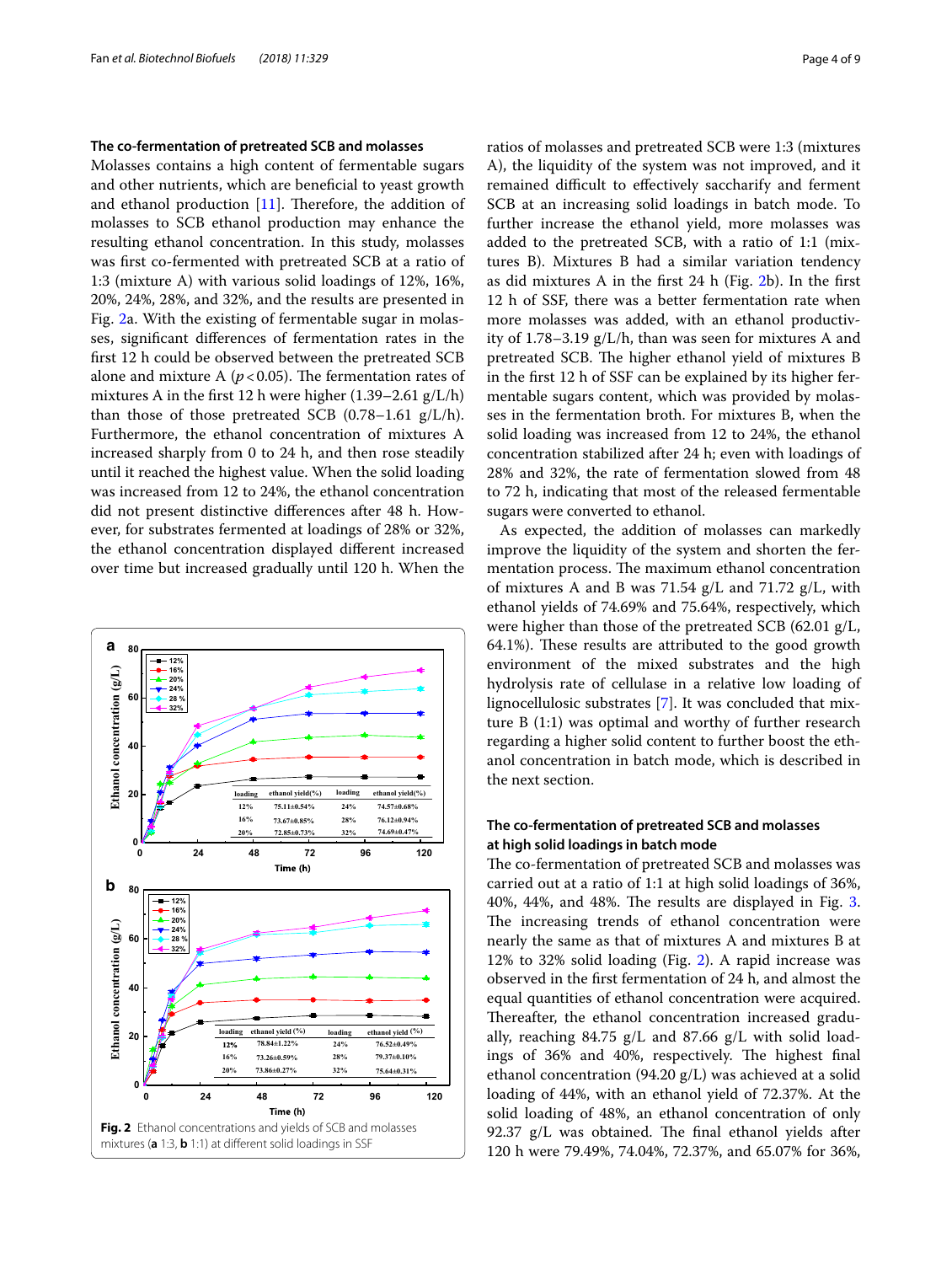

<span id="page-4-0"></span>40%, 44%, and 48%, respectively, decreasing gradually as the solid loading was increased. When the solid loading was increased to 48%, the ethanol concentration did not increase but observably decreased, with a low ethanol yield of 65.07%. This phenomenon can be attributed to the enhanced concentration of by-products and the increased viscosity of the mixed substrates, which impeded the enzymatic hydrolysis and yeast fermentation. One-way ANOVA was used to analyze the signifcant diferences, and the results showed that the ethanol concentrations were signifcantly diferent between solid loadings of 36%, 40%, 44%, and 48% ( $p < 0.05$ ). Similar results of high ethanol concentrations at increased solid loadings have been reported in the previous studies. Cunha et al. [\[35](#page-7-34)] obtained a high ethanol concentration (93.0 g/L) with a mixture of *Eucalyptus globulus* wood and cheese whey powder at high temperature and solid loadings using the industrial *Saccharomyces cerevisiae* Ethanol Red® strain. Dayanand et al. obtained 83.2  $g/L$ ethanol from birch wood at a high solid loading in gradual fed-batch feeding mode [[36\]](#page-7-35).

Table [2](#page-4-1) describes the byproducts (glycerol, lactic acid, and acetic acid) of the co-fermentation of pretreated SCB and molasses at high solid loadings. Changes in the concentrations of byproducts were similar. The overall concentration trend of byproducts was shown to be increasing when higher solid loadings were used in the SSF. Glycerol is an inhibitor of SSF, because it consumes approximately 4% of the substrate carbon source in the fermentation  $[37]$ . The highest glycerol concentrations were obtained after increasing gradually as the solid loading was increased. However, glycerol frst increased and then slightly decreased as the fermentation time was prolonged. The highest concentration of  $7.08 \text{ g/L}$ was obtained at 72 h, with a solid loading of 48%. The reduction of glycerol may be due to its conversion to

<span id="page-4-1"></span>**Table 2 Byproducts (glycerol, lactic acid, and acetic acid) of co-fermentation of SCB and molasses at higher loadings**

|          | Loading | <b>Concentrations of byproducts</b> |                 |                 |                 |  |  |  |
|----------|---------|-------------------------------------|-----------------|-----------------|-----------------|--|--|--|
|          | (%)     | 12 h                                | 48 h            | 72 h            | 120 h           |  |  |  |
| Glycerol | 36      | $4.25 \pm 0.15$                     | $5.62 + 0.26$   | $5.38 + 1.01$   | $5.19 + 0.23$   |  |  |  |
|          | 40      | $4.54 + 0.09$                       | $6.14 \pm 0.76$ | $5.86 \pm 0.36$ | $5.22 \pm 0.10$ |  |  |  |
|          | 44      | $4.06 + 0.79$                       | $6.48 + 0.33$   | $6.2 + 0.10$    | $6.02 + 0.78$   |  |  |  |
|          | 48      | $4.04 + 0.96$                       | $7.08 + 0.13$   | $6.63 + 0.71$   | $6.49 + 1.00$   |  |  |  |
| Lactic   | 36      | $4.15 + 0.26$                       | $5.25 + 0.54$   | $3.84 + 0.39$   | $3.03 \pm 0.26$ |  |  |  |
| acid     | 40      | $4.8 + 0.53$                        | $4.48 + 0.46$   | $4.46 + 0.19$   | $3.99 + 0.13$   |  |  |  |
|          | 44      | $5.17 + 0.03$                       | $5.31 + 0.95$   | $4.68 + 0.57$   | $4.61 \pm 0.15$ |  |  |  |
|          | 48      | $5.11 \pm 0.39$                     | $5.67 + 0.63$   | $5.16 \pm 0.44$ | $4.62 \pm 0.55$ |  |  |  |
| Acetic   | 36      | $1.99 + 0.20$                       | $2.02 + 0.10$   | $2.10 \pm 0.50$ | $1.91 \pm 0.19$ |  |  |  |
| acid     | 40      | $2.01 + 0.05$                       | $2.05 + 0.06$   | $2.12 \pm 0.04$ | $2.12 \pm 0.55$ |  |  |  |
|          | 44      | $2.04 \pm 0.13$                     | $2.02 + 0.11$   | $2.1 \pm 0.13$  | $2.12 \pm 0.43$ |  |  |  |
|          | 48      | $2.03 \pm 0.30$                     | $2.12 \pm 0.30$ | $2.12 \pm 0.21$ | $7.22 \pm 0.29$ |  |  |  |

dihydroxyacetone  $[38]$  $[38]$  $[38]$ . More lactic acid in the production would result in a decrease of the fnal ethanol concentration [\[25](#page-7-24)]. Lactic acid reached its highest value after 48 h, before falling slightly. The final concentration of lactic acid for 44% and 48% loading was quite similar, which was likely because of the lower utilization of substances by the lactic acid bacteria at high loadings. The inhibiting efect of acetic acid is related to the pH of the fermentation broth; when the pH is lowered to 4.5 and below, a lower concentration of acetic acid can reduce the fnal ethanol titer or even completely impede ethanol production [[39](#page-8-1)]. Cantarella et al. [\[40](#page-8-2)] found that acetic acid concentrations of more than 2 g/L reduced the yield of ethanol fermentation when the pH of SSF was controlled at 4.8. Hanmilton et al. [\[41\]](#page-8-3) considered that the infuence of acetic acid was altogether the result of released protons and accumulated anions. The acetic acid concentration at solid loadings of 40% to 48% all exceeded 2 g/L, indicating that higher solid loadings had a negative efect on ethanol yield. The concentrations of glycerol, lactic acid, and acetic acid were all increased upon increasing solid loadings, which lead to lower ethanol production. To reduce the cost of distillation and minimize the efects of by-products caused by a high solids system, a solid loading of 36% may be a better choice for the co-fermentation of pretreated SCB and molasses, with a ratio of 1:1, to obtain higher ethanol titers.

# **Anaerobic digestion of the residual stillage to produce biogas**

After SSF, the ethanol was removed by evaporation, and the residual stillage of the batch system  $(36\% \text{ w/w})$  was subjected to methane production by anaerobic digestion.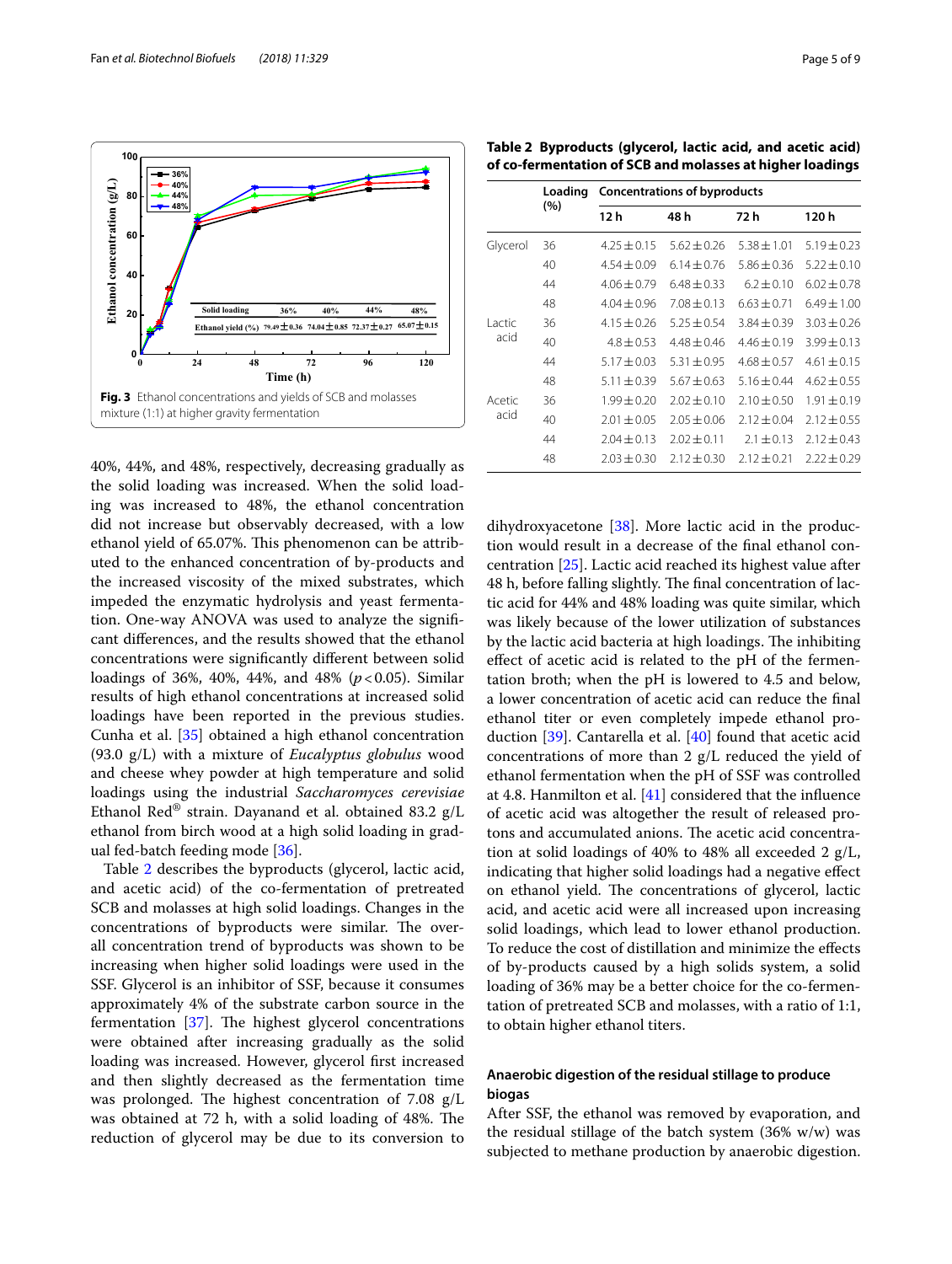Figure [4](#page-5-0) illustrates the accumulated methane production in mL/gVS under the standard temperature and pressure conditions. In general, there are four degradation stages during anaerobic digestion: hydrolysis, acidogenesis, acetogenesis or dehydrogenation, and methanation [\[42](#page-8-4)]. However, the fermentation residue mainly contained non-fermentable sugars, such as pentose, which cannot be used by general yeast strains, as well as fermentation byproducts (glycerol, lactic acid, and acetic acid). The rate of methane production was faster in the first 4 days, with a value of 66.31 mL/g VS per day. After this time, it rose modestly until halting. The final VS degradation efficiency of 95.93% indicated that the inoculum was easily adapted to the fermentation substrates, as discussed above. A fnal methane yield of 312.14 mL/g VS was obtained after 30 days, which was in accordance with the previous reports. Liu et al. [\[43](#page-8-5)] evaluated sequential bioethanol and biogas production based on high solids' SSF and obtained 306.97 mL/gVS methane from alkalipretreated SCB. The result achieved in this thesis was likely due to the high organic content in molasses and mixed substrate characteristics. After anaerobic digestion, the COD removal efficiency was 85.9%, with an initial concentration of 13,500 mg/L. Several similar studies have reported COD removal of 70–95% from the biogas production of various stillage types  $[44]$  $[44]$ . The high COD removal values resulted in high methane production, and it was concluded that most of the organic substrates were efectively converted to biogas.

Based on the heating values of 30.0 kJ/g (ethanol) and 35.9 kJ/L (methane), the energy values achieved from the co-production of ethanol and biomethane were 253.2 kJ and 128.5 kJ, respectively, which were higher than when producing only bioethanol. Dayanand et al. [\[36\]](#page-7-35) observed a higher yield in the ethanol and biogas production from birch wood than when producing either ethanol or biogas

<span id="page-5-0"></span>

alone. Similarly, Cavka et al. [\[45](#page-8-7)] demonstrated that the co-production of biofuels from hemp stem was more than twice the energy values of ethanol production alone. Mass balance is necessary to evaluate the overall process of biofuel production from biomass. A total of 1800 g of pretreated SCB and 1800 g of molasses were mixed, and the sequential bioethanol and biogas production was calculated. The calculated ethanol and biogas generation was 847 g and 596.6 L, respectively. Biofuels are more sustainable and environmental friendly than fossil fuels. They can reduce greenhouse gas emissions and help to relieve the energy crisis. Based on this viewpoint, distilled stillage was more favorable for anaerobic digestion.

# **Conclusions**

Integrating sugarcane molasses into SCB ethanol production not only increased the fnal ethanol concentration but also obtained a suitable conversion rate. Compared to pretreated SCB fermentation alone, the addition of molasses showed greater advantages by improving the liquidity of the system, shortening the fermentation time, and yielding higher ethanol production. At a mixture ratio of 1:1, the highest ethanol concentration of 94.20 g/L was obtained at a solid loading of 44%, with a fermentation yield of 72.37%. After distillation, biogas production from the residual stillage was conducted by anaerobic digestion, yielding 312.14 mL methane/g VS within 30 days, resulting in the removal of 85.9% COD. Thus, the sequential production of bioethanol and biogas allows us to achieve a comprehensive utilization of biomass resources with associated environmental benefts.

# **Methods**

# **Materials**

The SCB and molasses used in this study were collected in the month of December from Maoyuan Sugar Co., Ltd., in Shaoguan, China. SCB was frst milled into <1 mm lengths with a MiniMill (MF10, IKA, Germany), sealed in a sealing bag, and stored at room temperature. The molasses sample was kept at  $4 °C$  in a refrigerator for further utilization. The chemical compositions of untreated and pretreated SCB were determined using the method provided by the NREL  $[46]$  $[46]$ . The fermentation sugars in molasses were quantifed by a highperformance liquid chromatography system (HPLC, Shimadzu, Japan) equipped with a refractive index detector (RID) and a cation-exchange column (SUGAR KS-801; 300 mm\*8.0 mm; Shodex<sup>™</sup>, Japan). The compositions of SCB and molasses are shown in Table [1.](#page-2-0)

Cellulase (Cellic CTec2) was obtained from Novozymes (Bagswade, Denmark), with an enzyme activity of 164 FPU/mL according to the methods of NREL [[47](#page-8-9)].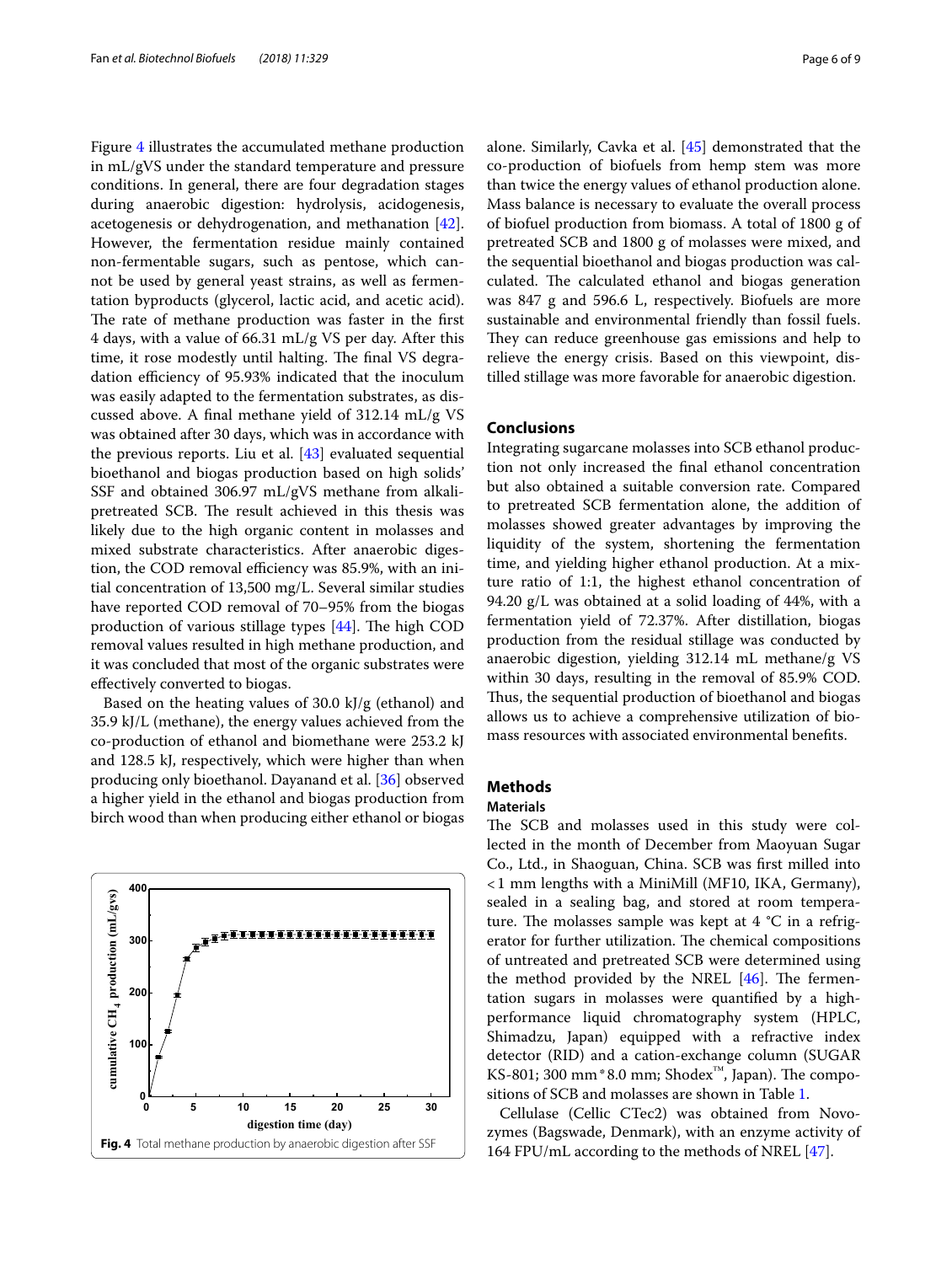The microorganism strain *Saccharomyces cerevisiae* was provided by Angel Yeast Co., Ltd. (Yichang, China).

#### **Alkaline pretreatment**

Alkali pretreatment of SCB was performed in a roundbottom fask. An aliquot of 50 g SCB (dry basis) was added to 1 L of 0.5 M NaOH and incubated at 80 °C for 2 h with 150 rpm. At the end of the pretreatment, the liquor and solid residues were separated by filtration. The slurry was washed with water until the washing liquid had a neutral pH. The obtained residues were dried at 50 °C for 48 h, and stored for composition analysis and subsequent fermentation processing.

## **Simultaneous saccharifcation and fermentation (SSF)**

Before SSF, the dry yeast (6.6 g) was activated in a 2% glucose solution (100 mL) in two steps: 36 °C for 10 min and 34 °C for 60 min in a shaker at 120 rpm. The SSF process was used in this research to convert biomass into ethanol. The alkali-pretreated SCB and molasses at various ratios was added into a 250 mL flask. The pH of the fermentation system was adjusted to 4.5 using 1.0 mol/L  $H_2SO_4$ . After autoclaving at 121 °C for 20 min, certain amounts of cellulase (15 FPU/g pretreated SCB) and activated yeast (5 mL) were added into the system  $[6]$  $[6]$ . A specified volume of sterile water was then added to the mixture to reach 100 mL of liquor. The fermentation was performed at 34 °C and 120 rpm for 120 h in a shaker. SSF trials were conducted in triplicate, and the results are reported as mean values.

During SSF, the quantities of sugars and ethanol collected at diferent times were determined by HPLC using a refractive index detector (RID) and a cation-exchange column (SUGAR SH1011; 300 mm\*8.0 mm; Shodex™, Japan). 0.05 M  $H_2SO_4$  was used as the mobile phase with a flow rate of 1 mL/min at column temperature of 50 °C. The byproducts (glycerol, lactic acid, and acetic acid) were separated using an HPLC system equipped with a Prominence UV/Vis detector (SPD) and an ion-exchange column (SUPELCOGEL C-610H; 300 mm\*7.8 mm; Sho- $\text{dex}^{\text{TM}}$ , Japan). In theory, 1 g of cellulose can be hydrolyzed into 1.11 g of glucose and that 1 g of glucose can be converted into 0.511 g of ethanol during the SSF process [[48\]](#page-8-10). The ethanol yield was calculated based on the following equation:

$$
Ethanol yield (\%) = \frac{Actual ethanol released}{Theoretical ethanol release} \times 100\%.
$$

## **Biogas production**

Ethanol from the fermentation medium was collected using a rotary evaporator at 60 °C for 30 min under reduced pressure. The residues in the stillage were used in the subsequent biogas production experiments. Biological methane potential (BMP) detection was conducted in triplicate using the Bioprocess Control AMPTS II (automatic methane potential test system). The experiments were performed in 500 mL sealed batch fasks with a working volume of 400 mL at 37 °C for 30 days, in which the mixed ratio of substrates and inoculum was 1:1 based on the VS amount in grams.

The inoculum, obtained from our laboratory, was trained chronically in a mesophilic anaerobic tank with total solids (TS) 6.74%, volatile solids (VS) 1.18%, and a pH of 7.3–7.5. Before starting the assay tests, the inoculum was incubated in a starving condition at 37 °C for 1 week to lessen the endogenous biogas production. Pure  $N<sub>2</sub>$  was introduced into the headspace of the bottle for 3–5 min to ensure anaerobic conditions. A blank sample consisting of pure inoculum and a contrast sample consisting of pure microcrystalline cellulose were used as controls. The experiments were carried out until no gas was detected.

Samples were withdrawn at diferent times for determining the constituent elements. During the biogas production process, the determinations of TS, VS, COD, and ammonium nitrogen ( $NH_4-N$ ) were based on the methods provided by a previous report [\[49](#page-8-11)], and the pH was measured using a pH meter (Five Easy Plus, Mettler-Toledo, Australia).

#### **Statistical analysis**

Analysis of standard errors and variance was performed using SPSS version 16.0. Statistical diferences in the ethanol concentrations among the diferent solid loadings and in the fermentation rates between pure SCB and the mixtures were analyzed using one-way ANOVA. "significant" was used when the  $p$  value < 0.05.

#### **Abbreviations**

SCB: sugarcane bagasse; VS: volatile solids; COD: chemical oxygen demand; SSF: simultaneous saccharifcation and fermentation; SHF: the separate hydrolysis and fermentation; HPLC: high-performance liquid chromatography; RID: refractive index detector; BMP: biological methane potential; AMPTS: automatic methane potential test system; TS: total solid; VS: volatile solid.

#### **Authors' contributions**

MF completed performed the major experiments and prepared the manuscript. SZ and GY helped with analyzing the results. JX and HZ proofed data and text and gave guidance for formatting and submission of the paper. All authors read and approved the fnal manuscript.

#### **Acknowledgements**

This work was supported by the Science and Technology Planning Project of Guangdong Province in China (2017B020238005 and 2015B020215011), the National Science and Technology Support Project of China (2015BAD15B03 and 2015BAD21B03), and the National Natural Science Foundation of China (21606091).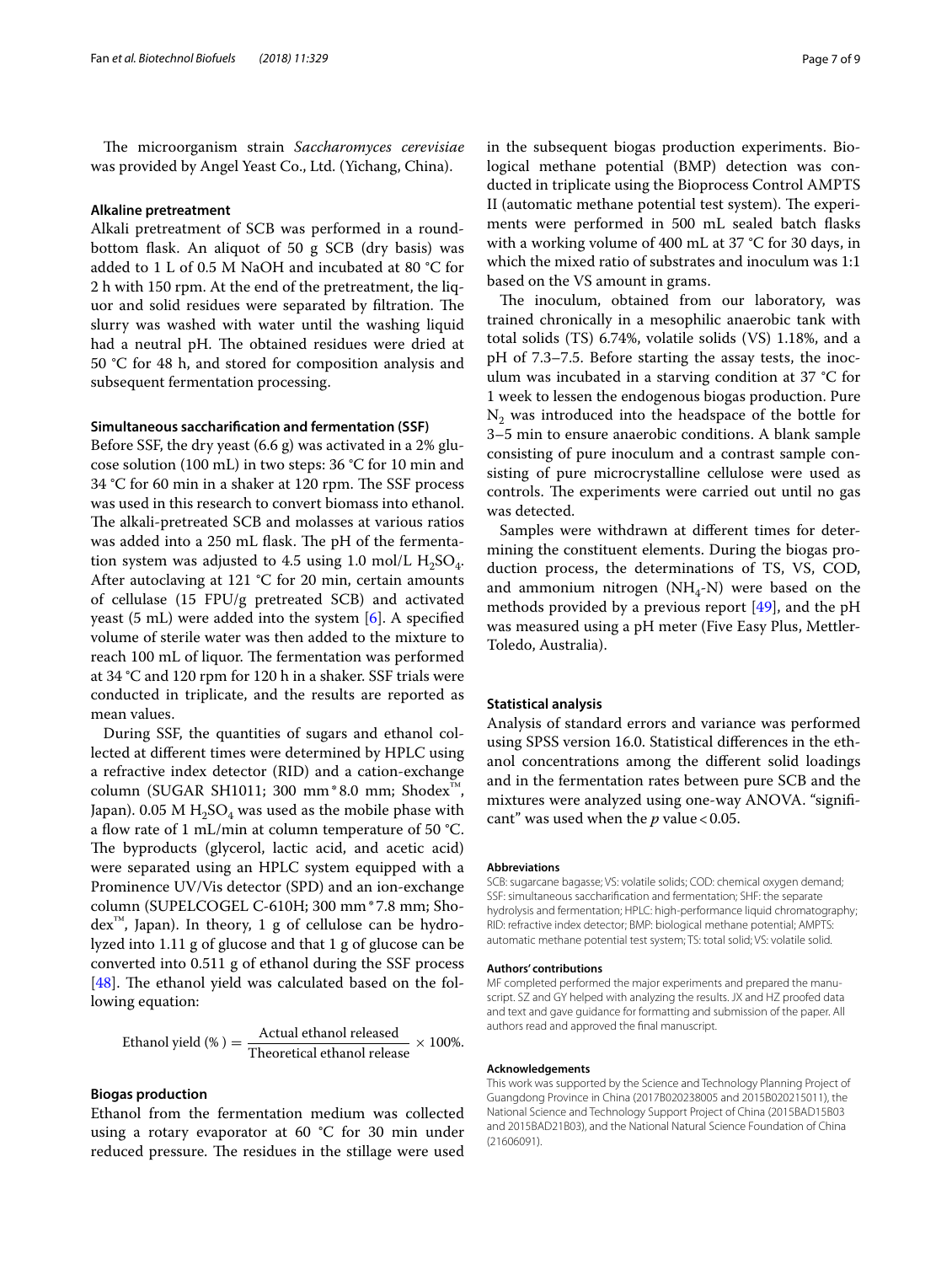#### **Competing interests**

The authors declare that they have no competing interests.

## **Availability of data and materials**

All data generated during this study are included in this published article and its additional fle.

#### **Consent for publication**

All the authors consented on the publication of this work.

#### **Ethics approval and consent to participate**

Not applicable.

## **Funding**

Funding sources have been addressed in the acknowledgements.

## **Publisher's Note**

Springer Nature remains neutral with regard to jurisdictional claims in published maps and institutional afliations.

Received: 18 September 2018 Accepted: 1 December 2018

#### **References**

- <span id="page-7-0"></span>Cardona CA, Sánchez OJ. Fuel ethanol production: process design trends and integration opportunities. Bioresour Technol. 2007;98:2415–57.
- <span id="page-7-1"></span>2. Menon V, Rao M. Trends in bioconversion of lignocellulose: biofuels, platform chemicals & biorefnery concept. Prog Energy Combust Sci. 2012;38:522–50.
- <span id="page-7-2"></span>3. Feng X, Jian S, Konda NVSNM, Jian S, Dutta T, Scown CD, et al. Transforming biomass conversion with ionic liquids: process intensifcation and the development of a high-gravity, one-pot process for the production of cellulosic ethanol. Energy Environ Sci. 2016;9:1042–9.
- <span id="page-7-3"></span>4. Oke MA, Annuar MSM, Simarani K. Mixed feedstock approach to lignocellulosic ethanol production—prospects and limitations. Bioenergy Res. 2016;9:1189–203.
- <span id="page-7-4"></span>5. Xu Y, Wang D. Integrating starchy substrate into cellulosic ethanol production to boost ethanol titers and yields. Appl Energy. 2017;195:196–203.
- <span id="page-7-5"></span>6. Ye G, Zeng D, Zhang S, Fan M, Zhang H, Xie J. Ethanol production from mixtures of sugarcane bagasse and *Dioscorea composita* extracted residue with high solid loading. Bioresour Technol. 2018;257:23.
- <span id="page-7-6"></span>7. Erdei B, Barta Z, Sipos B, Réczey K, Galbe M, Zacchi G. Ethanol production from mixtures of wheat straw and wheat meal. Biotechnol Biofuels. 2010;3:16.
- <span id="page-7-7"></span>8. Damay J, Boboescu IZ, Duret X, Lalonde O, Lavoie JM. A novel hybrid frst and second generation hemicellulosic bioethanol production process through steam treatment of dried sorghum biomass. Bioresour Technol. 2018;263:103–11.
- <span id="page-7-8"></span>9. Na Y, Li T, Sun ZY, Tang YQ, Kida K. Production of bio-ethanol by integrating microwave-assisted dilute sulfuric acid pretreated sugarcane bagasse slurry with molasses. Appl Biochem Biotechnol. 2017;185:191–206.
- <span id="page-7-9"></span>10. Leibbrandt NH, Knoetze JH, Görgens JF. Comparing biological and thermochemical processing of sugarcane bagasse: an energy balance perspective. Biomass Bioenergy. 2011;35:2117–26.
- <span id="page-7-10"></span>11. Chotineeranat S, Wansuksri R, Piyachomkwan K, Chatakanonda P, Weerathaworn P, Sriroth K. Efect of calcium ions on ethanol production from molasses by *Saccharomyces cerevisiae*. Sugar Tech. 2010;12:120–4.
- <span id="page-7-11"></span>12. Jimenez AM, Borja R, Martin A. A comparative kinetic evaluation of the anaerobic digestion of untreated molasses and molasses previously fermented with *Penicillium decumbens* in batch reactors. Biochem Eng. 2004;18:121–32.
- <span id="page-7-12"></span>13. Kumar P, Barrett DM, Delwiche MJ, Stroeve P. Methods for pretreatment of lignocellulosic biomass for efficient hydrolysis and biofuel production. Ind Eng Chem Res. 2009;48:3713–29.
- <span id="page-7-13"></span>14. Hongzhang C, Junying Z. Clean production technology of integrated pretreatment for lignocellulose. Afr J Agric Res. 2013;8:339–48.
- <span id="page-7-14"></span>15. Behera S, Arora R, Nandhagopal N, Kumar S. Importance of chemical pretreatment for bioconversion of lignocellulosic biomass. Renew Sustain Energy Rev. 2014;36:91–106.
- <span id="page-7-15"></span>16. Karp SG, Woiciechowski AL, Soccol VT, Soccol CR. Pretreatment strategies for delignifcation of sugarcane bagasse: a review. Braz Arch Biol Technol. 2013;56:679–89.
- <span id="page-7-16"></span>17. Mcintosh S, Vancov T. Enhanced enzyme saccharifcation of Sorghum bicolor straw using dilute alkali pretreatment. Bioresour Technol. 2010;101:6718–27.
- <span id="page-7-17"></span>18. Viruthagiri T, Sasikumar E. Simultaneous saccharifcation and fermentation of recycled paper sludge for ethanol production. Asian J Microbiol Biotechnol Environ. 2007;9:587–90.
- <span id="page-7-18"></span>19. Kang HW, Kim Y, Kim SW, Choi GW. Cellulosic ethanol production on temperature-shift simultaneous saccharifcation and fermentation using the thermostable yeast *Kluyveromyces marxianus* CHY1612. Bioprocess Biosyst Eng. 2012;35:115–22.
- <span id="page-7-19"></span>20. Jin W, Chen L, Hu M, Sun D, Li A, Li Y, et al. Tween-80 is efective for enhancing steam-exploded biomass enzymatic saccharifcation and ethanol production by specifcally lessening cellulase absorption with lignin in common reed. Appl Energy. 2016;175:82–90.
- <span id="page-7-20"></span>21. Fan Z, South C, Lyford K, Munsie J, Van WP, Lynd LR. Conversion of paper sludge to ethanol in a semicontinuous solids-fed reactor. Bioprocess Biosyst Eng. 2003;26:93.
- <span id="page-7-21"></span>22. Mohagheghi A, Tucker M, Grohmann K, Wyman C. High solids simultaneous saccharifcation and fermentation of pretreated wheat straw to ethanol. Appl Biochem Biotechnol. 1992;33:67–81.
- <span id="page-7-22"></span>23. Liu ZH, Qin L, Zhu JQ, Li BZ, Yuan YJ. Simultaneous saccharifcation and fermentation of steam-exploded corn stover at high glucan loading and high temperature. Biotechnol Biofuels. 2014;7:167.
- <span id="page-7-23"></span>24. Olofsson K, Bertilsson M, Lidén G. A short review on SSF—an interesting process option for ethanol production from lignocellulosic feedstocks. Biotechnol Biofuels. 2008;1:7.
- <span id="page-7-24"></span>25. Tang Y, Zhao D, Cristhian C, Jiang J. Simultaneous saccharifcation and cofermentation of lignocellulosic residues from commercial furfural production and corn kernels using diferent nutrient media. Biotechnol Biofuels. 2011;4:22.
- <span id="page-7-25"></span>26. Wang TT, Sun ZY, Huang YL, Tan L, Tang YQ, Kida K. Biogas production from distilled grain waste by thermophilic dry anaerobic digestion: pretreatment of feedstock and dynamics of microbial community. Appl Biochem Biotechnol. 2017;184:1–18.
- <span id="page-7-26"></span>27. Haandle AC, Catunda PFC. proftability increase of alcohol distilleries by the rational use of byproducts. Water Sci Technol. 1994;29:191–5.
- <span id="page-7-27"></span>28. Fuess LT, Garcia ML. Anaerobic digestion of stillage to produce bioenergy in the sugarcane-to-ethanol industry. Environ Technol. 2014;35:333–9.
- <span id="page-7-28"></span>29. Kopetz H. Renewable resources: build a biomass energy market. Nature. 2013;494:29.
- <span id="page-7-29"></span>30. Guo M, Song W, Buhain J. Bioenergy and biofuels: history, status, and perspective. Renew Sustain Energy Rev. 2015;42:712–25.
- <span id="page-7-30"></span>31. Cardona CA, Quintero JA, Paz IC. Production of bioethanol from sugarcane bagasse: status and perspectives. Bioresour Technol. 2010;101:4754–66.
- <span id="page-7-31"></span>32. Zhang Q, Wei Y, Han H, Weng C. Enhancing bioethanol production from water hyacinth by new combined pretreatment methods. Bioresour Technol. 2017;251:358.
- <span id="page-7-32"></span>33. Jørgensen H, Vibepedersen J, Larsen J, Felby C. Liquefaction of lignocellulose at high-solids concentrations. Biotechnol Bioeng. 2007;96:862.
- <span id="page-7-33"></span>34. Svensson E, Lundberg V, Jansson M, Xiros C, Berntsson T. The efect of high solids loading in ethanol production integrated with a pulp mill. Chem Eng Res Des. 2016;111:387–402.
- <span id="page-7-34"></span>35. Cunha M, Romaní A, Carvalho M, Domingues L. Boosting bioethanol production from Eucalyptus wood by whey incorporation. Bioresour Technol. 2017;250:256–64.
- <span id="page-7-35"></span>36. Kalyani DC, Müller G, Zamanzadeh M, Horn SJ. Biofuel production from birch wood by combining high solid loading simultaneous saccharifcation and fermentation and anaerobic digestion. Appl Energy. 2017;193:210–9.
- <span id="page-7-36"></span>37. Li J, Yu HL, Liu ZP, Jiang JX, Sun DF. Enhanced ethanol production with mixed lignocellulosic substrates from commercial furfural and cassava residues. Bioresources. 2015;10:1162–73.